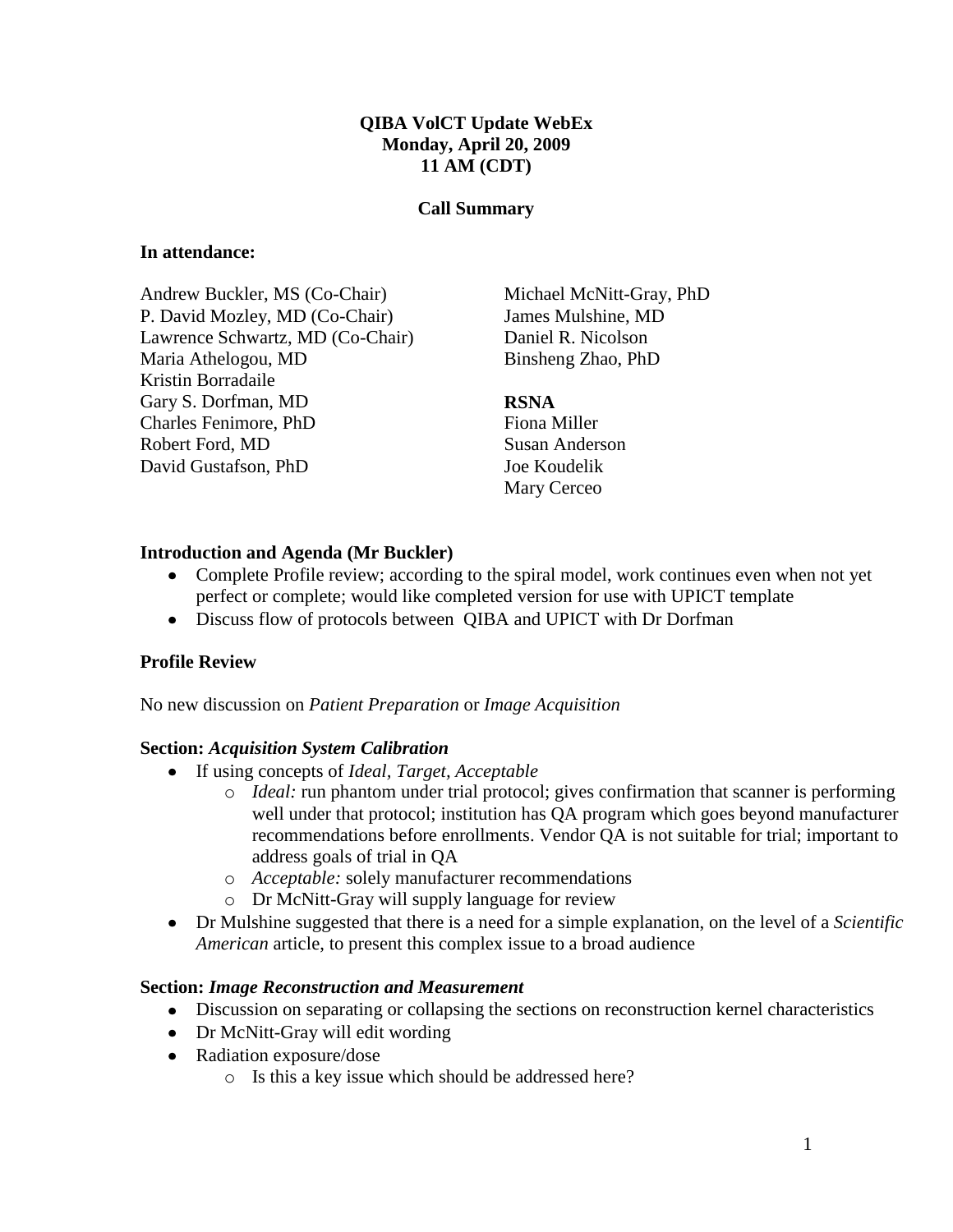- $\circ$  What is the trade-off between exposure vs. detectability of change? Group 1C addressing this issue
- o UPICT protocol has a section on Patient Selection, not exactly the same as selection criteria but language may be in clinical protocol, not in UPICT
- o Suggestion to use context-specific or protocol-specific language and decision to not address radiation exposure directly. However, in first version of proffered protocol to UPICT, suggest minimal rather than maximal levels
- o Add a banner in simple language: "Radiation dose issues should be considered re patient cohort, goals of trial, etc."
- o UPICT protocols based on image-specific details, not patient characterization
- Response assessment
	- o Thinner slices associated with more noise
		- HU units may require adjusting based on slice thickness guidelines needed
	- o Thicker slices associated with lower mAs doses
	- o Not a problem in lung protocol although may be different in other organs

## **Section:** *Measurement*

- Less detailed than other sections; currently have questions but not answers
- Discussion of potential content:
	- o Could include windows and level settings
	- o Experiments in Groups 1A and 1B will use some of these specifications later
	- o Could enumerate strong principles/considerations if data is not available
	- o Limit to top 10 features for extraction, e.g. measuring volume (simple measures, detection and sizing, volume to density, easiest case in well-defined tumors)
	- $\circ$  Restrict protocol to simple masses i.e. general demarcated tumors in the lung
	- o Text in *measurement* area stating limitations of current protocol
	- o Dr Jaffee may be useful reviewer for strategic analysis
- Dr Athelogou has approached Definiens about analyzing images
- Drs Schwartz and Zhao will work on wording
	- o May use date from studies Dr Zhao has completed which will be published in *Radiology*
	- o Data from Groups 1A and 1B will eventually be imported into this section

# **Transaction:** *Transfer images*

UPICT template addresses in section X.10*. Image Data Archival and Transmission*; also addresses retention and management

# **UPICT template (Dr Dorfman and Mr Buckler)**

- UPICT template is still in evolution and currently accommodates Details, not Claims
- UPICT format to be adopted and posted to the Wiki
- Volunteers to update format on the Wiki based on their specific area of knowledge
- May add an Executive Summary to each protocol
- Mr Buckler will populate draft UPICT template with VolCT protocol and share results

# **Review of Buckler proposal on 'Harmonized Approach for QIBA' (Mr Buckler/Dr Dorfman)**

• **QIBA** contribution to UPICT is: